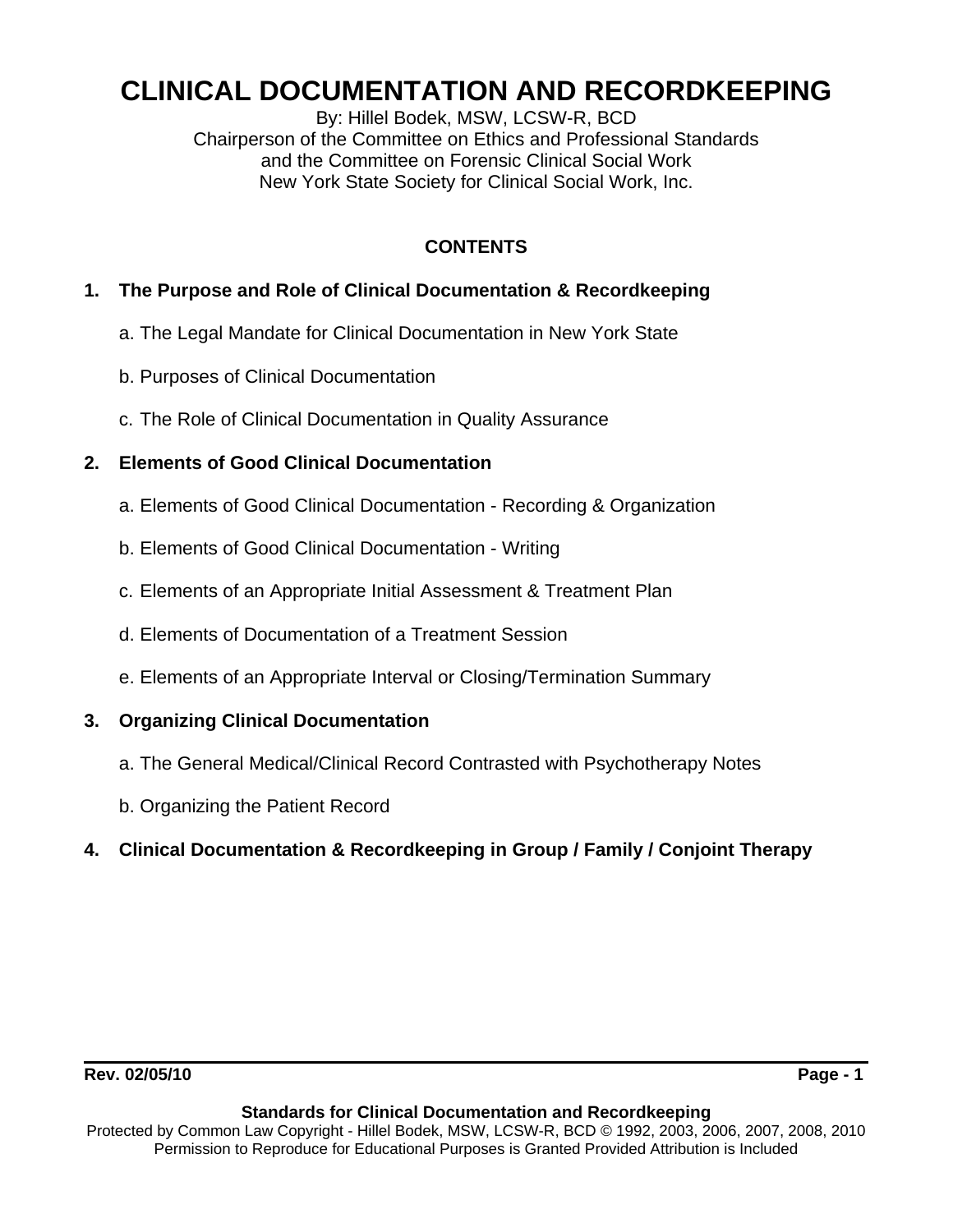# **THE PURPOSE AND ROLE OF CLINICAL DOCUMENTATION & RECORDKEEPING**

Clinical documentation and recordkeeping requirements, often viewed as a chore, yet another burden heaped upon behavioral health care practitioners, are a familiar part of agency practice. However, the importance of clinical documentation and recordkeeping is often overlooked by behavioral health practitioners in private practice. A particular problem is that many behavioral health practitioners in private practice improperly eschew maintaining legally required adequate clinical records in order to avoid the possibility of having to disclose these confidential records at some later date if a patient requests them or if the patient becomes involved in legal action and places his or her mental or physical state at issue. However, legally mandated clinical documentation and record-keeping serve several important purposes, all of which are equally applicable to agency as well as private practice settings. The clinical record has an important place in assuring the quality of health and mental health services. Professional practice standards require that treatment must be based on a proper differential diagnostic assessment and must be implemented in a planned manner, which is reviewed periodically, with identified goals, methods, time frames, and criteria to measure its efficacy and appropriateness. The clinical record should document compliance with these basic practice standards.

# **The Legal Mandate for Clinical Documentation in New York State**

The Rules of the New York State Board of Regents defining unprofessional conduct define unprofessional conduct by a health care professional as including, "*failing to maintain a record for each patient which accurately reflects the evaluation and treatment of the patient. Unless otherwise provided by law, all patient records must be retained for at least six years. Obstetrical records and records of minor patients must be retained for at least six years, and until one year after the minor patient reaches the age of 21 years*," 8 NYCRR 29.2(a)(3). In *Suslovich v. New York State Education Department, et. al.*, 571 NYS2d 123 (3rd Dept. 1991), a New York State appellate court affirmed a finding that a psychologist whose patient records consisted of copies of insurance claim forms and the notes he kept in his head, violated this regulation and upheld the suspension of the psychologist's license for professional misconduct. The court noted that, "*[t]he purpose behind the requirements that a proper record be kept for each patient is in part to ensure that meaningful information is recorded in case the patient should transfer to another professional or the treating practitioner should become unavailable*. (emphasis supplied)" 571 NYS2d at 124. Similarly, New York State's highest court, the Court of Appeals, has held that failure to comply with the Department of Social Service clinical documentation standard for Medicaid providers, that requires providers to maintain a record for each patient which, "*fully discloses the extent of care, services or supplies furnished*," violates the clinical documentation standard as set forth in the Rules of the Board of Regents. *Camperlengo v. Barell*, 378 NYS2d 504 (1991).

### **Rev. 02/05/10 Page - 2 Page - 2 Page - 2 Page - 2**

#### **Standards for Clinical Documentation and Recordkeeping**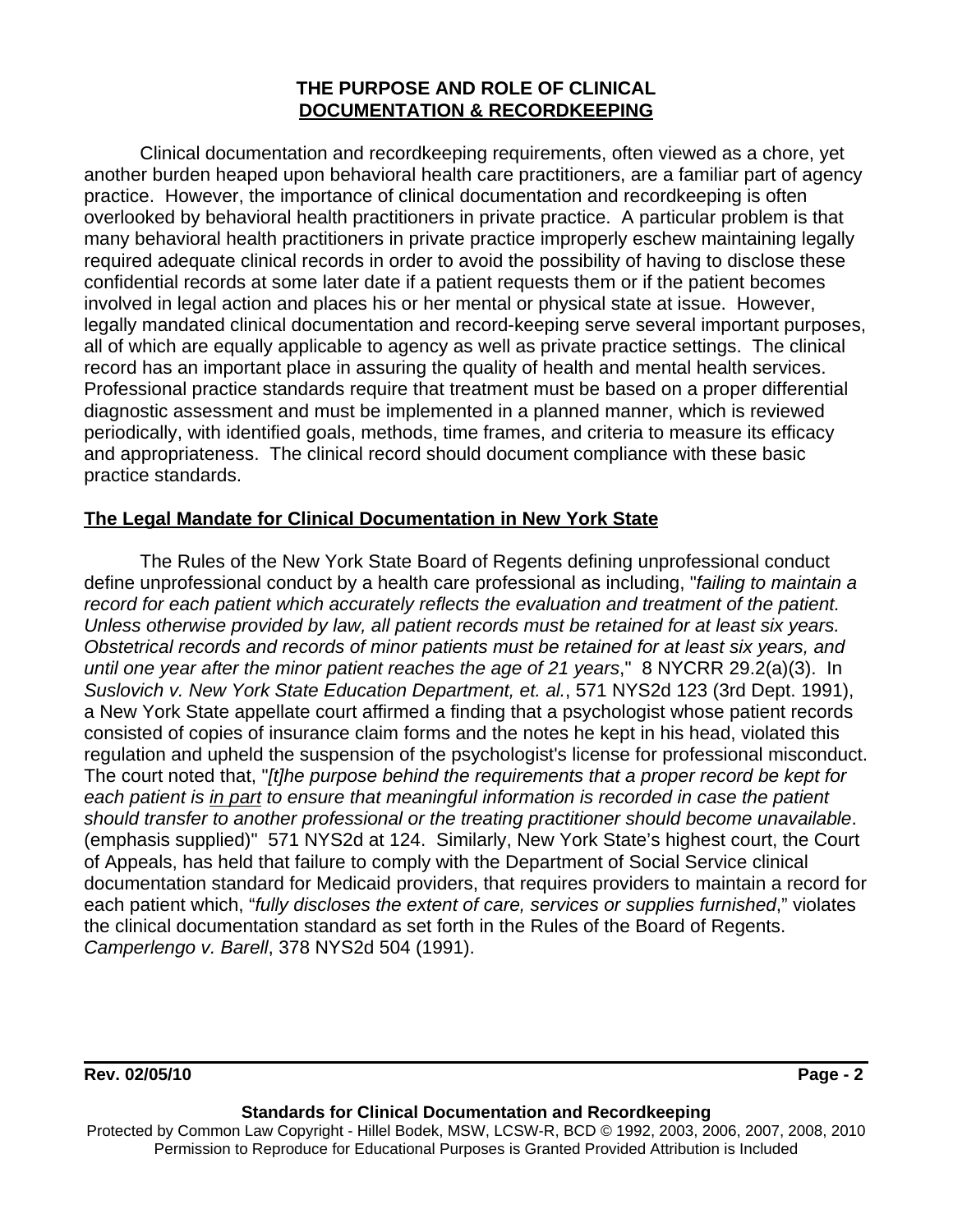# **Purposes of Clinical Documentation**

The seven key purposes of clinical documentation which, at times, overlap with each other, are:

## 1) **to document professional work**:

- ! to record what was done, by whom, with, to, for, and/or on behalf of whom, when, where, why, and with what results;
- ! to document assessment and differential diagnosis, treatment and other services provided, the patient's clinical course and clinical decision making (including assessment-based treatment and service planning and periodic reviews and modifications of the treatment/service plan); and

# 2) **to serve as the basis for organization and continuity of care of the patient by the practitioner:**

- to record clinically meaningful information that the practitioner can later rely on to refresh his or her memory of crucial events in treatment, the patient's response to treatment and other services, problems experienced in treatment, key historical facts and details of substantive collateral contacts;
- to create a longitudinal record of the history of the patient's complaints, symptoms, comorbidities, assessments, diagnoses, treatment and other services provided, clinical course, and response to treatment and other services so that the treating practitioner and other practitioners who are, or who later become involved in working with the patient can use this information to identify potential trends, guide their assessment and guide their development and implementation of their treatment/service plans;
- to provide a basis for practitioner reflection and self-supervision on the patient's evaluation, diagnoses, treatment and services, assessment-based treatment/service plan, clinical course and progress; and
- 3) **to serve as the basis for subsequent continuity of care of the patient by recording for use by other practitioners who may serve the patient in the future clinically meaningful data regarding the patient's:**
	- ! assessment, diagnoses, treatment and other services provided, clinical course, progress and response to treatment and other services;
	- ! assessment-based treatment and service plans and the periodic reviews and modifications of those plans; and

### **Standards for Clinical Documentation and Recordkeeping**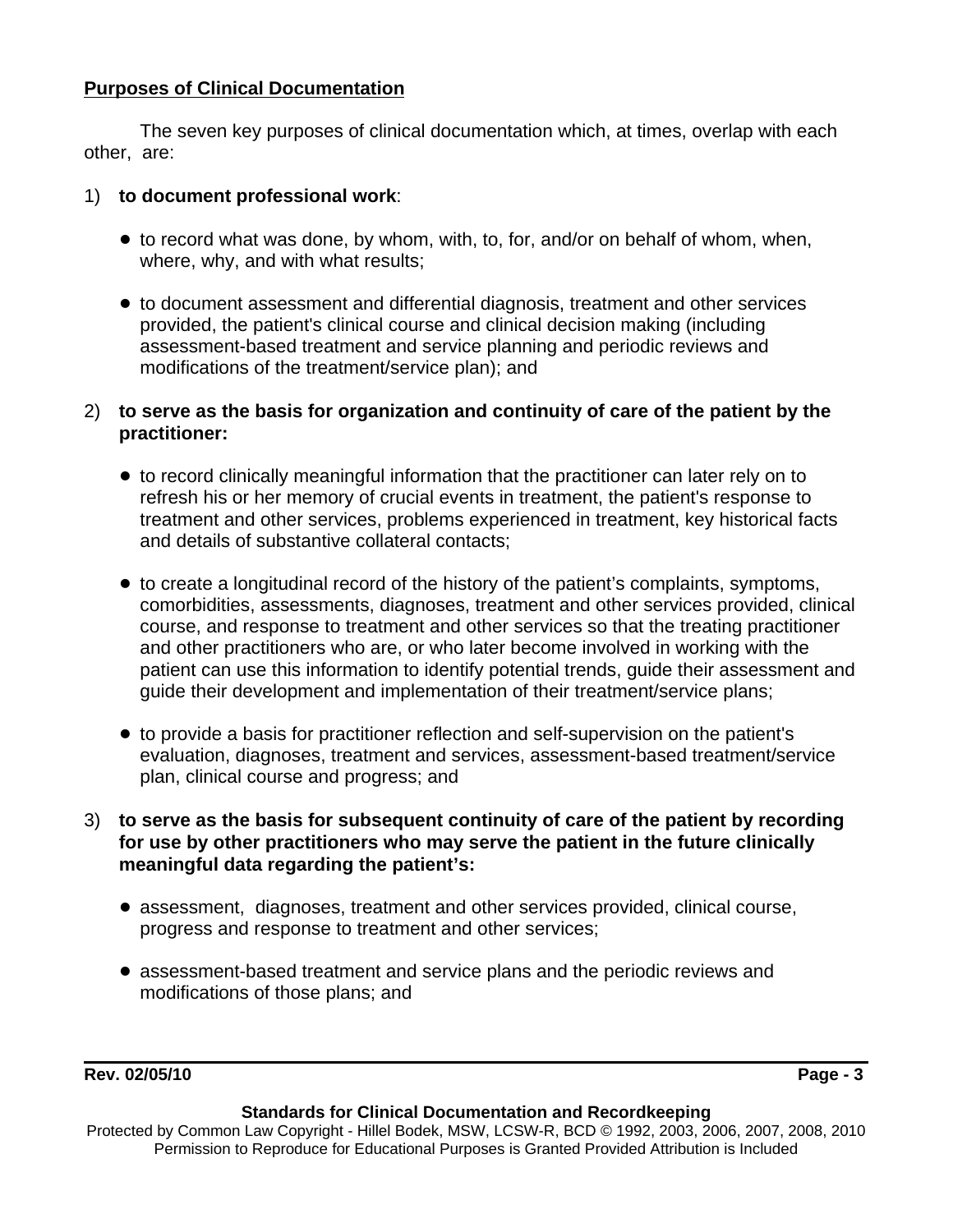- trends, crises and problems in treatment, so that they may have sufficient data based upon which they can provide meaningfully clinically informed continuity of care to the patient;
- 4) **for risk management purposes to protect against malpractice lawsuits and professional discipline complaints, and to aid in defending effectively against any such lawsuits or complaints;** *(in this regard, be aware that if you didn't document something of importance contemporaneously in the patient's clinical record and that becomes the subject of contention in a legal or disciplinary proceeding against you, it can be treated by a court or administrative body as if it did not happen or you missed it or you ignored it or you did not address it, etc., all of which may well enure to your detriment in such proceedings):*
	- to document informed consent (i.e., for treatment, disclosure of information) and the nature and extent of the professional relationship and of duty owed with regard to the patient;
	- to explain, detail and justify professional decision-making, problems encountered in working with the patient, and the professional response to crises and other special or problem situations;
	- to record the details of supervision/consultation obtained in relation to the assessment and treatment of the patient, particularly with regard to crises or other special or problematic situations that arise;
	- ! for supervisors (who, under the legal doctrine of *respondeat superior*, are legally professionally responsible and accountable for the professional services provided by their supervisees) to document each of their supervisory sessions, each of their contacts with the patients whose care they are supervising, and their oversight of the assessments, treatment and other services rendered by their supervisees under their supervision in order to enable them to defend the quality and appropriateness of their supervision and the quality of their supervisee's professional work against any malpractice lawsuit or professional discipline complaint alleging negligent supervision or malpractice by them or their supervisee;
	- to record information that will support the adequacy of the clinical assessment, the appropriateness of the treatment/service plan and the application of professional skills and knowledge in the provision of professional services; and
	- to substantiate the treatment/services provided and the results of such treatment/services;

# **Rev. 02/05/10 Page - 4**

### **Standards for Clinical Documentation and Recordkeeping**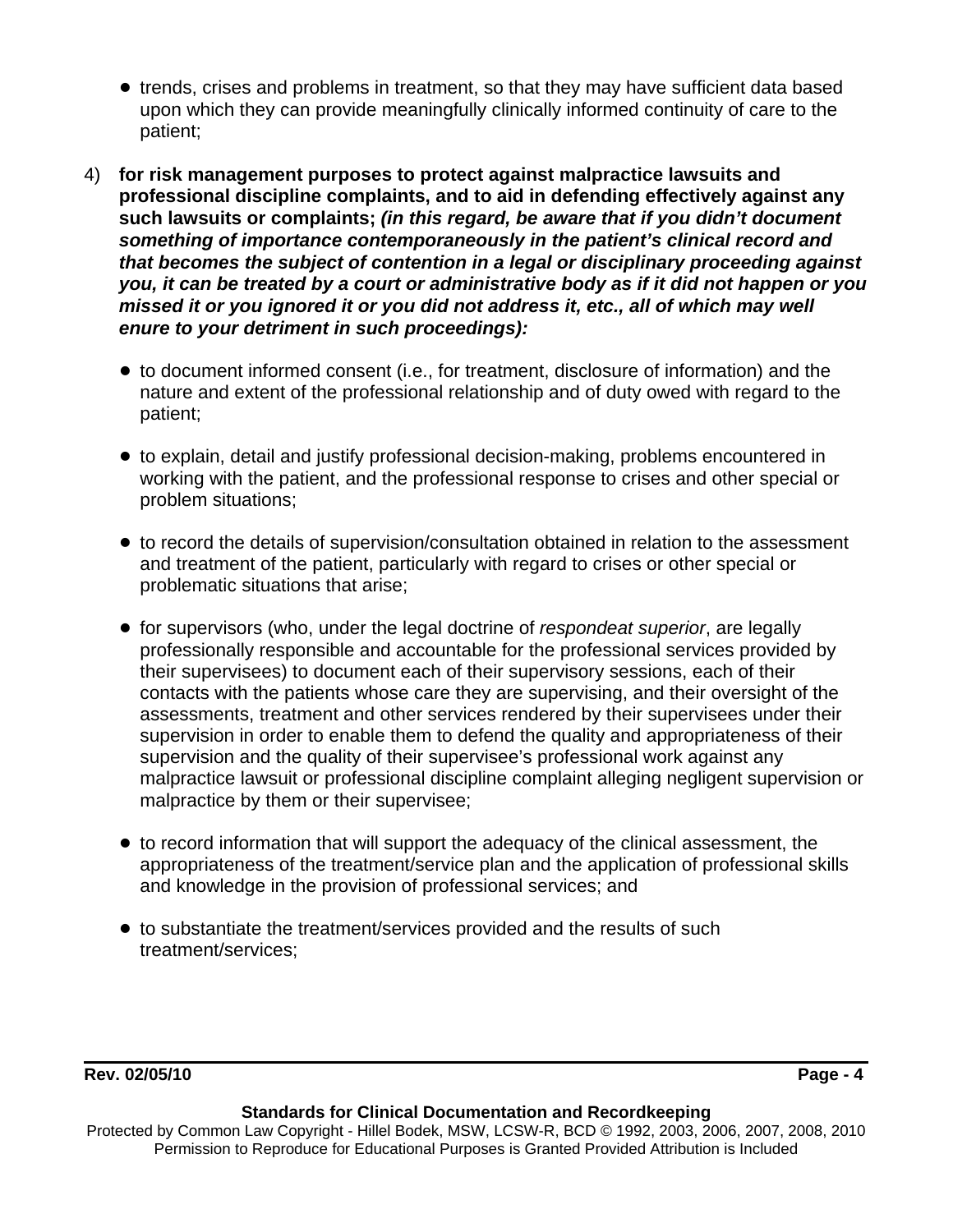# 5) **to comply with legal, regulatory and institutional requirements**

- to assure compliance with clinical documentation and recordkeeping requirements imposed by federal and state (including licensing boards) laws, regulations and rules;
- ! to assure compliance with clinical documentation and recordkeeping standards set by specific accreditation programs (i.e., JCAHO) and by health care institutions, facilities and agencies; and
- ! to fulfill clinical documentation and recordkeeping requirements of various third-party payers (i.e. Medicare, Workmen's Compensation, Medicaid, insurance, managed care plans);

# 6) **to facilitate quality assurance and utilization review**

- ! to record professional activities, the process and substance of assessment, differential diagnosis, treatment and service planning, clinical decision-making and the results of treatments and other services provided;
- ! to document the appropriateness, clinical necessity and effectiveness of treatments and other services provided;
- to substantiate the need for further assessment, testing, treatment and/or other services, or to support changes in or termination of treatment and/or services;
- ! to facilitate supervision, consultation and staff/professional development;
- to help improve the quality of services by identifying problems with service delivery by providing data based upon which effective preventative or corrective actions can be undertaken to improve and assure the quality of care;
- ! to provide data for use in planning educational and professional development activities, policy development, program planning and research in agency settings;
- ! to provide data to guide choices of continuing professional education programs to attend, ongoing review and revision of the organization and operation of the practitioner's professional practice and research in private practice settings; and
- 7) **to facilitate coordination of professional efforts by fostering communication and collaboration between members of the treatment team**
	- ! to assure coordinated rather than fragmented treatment/service delivery; and

### **Standards for Clinical Documentation and Recordkeeping**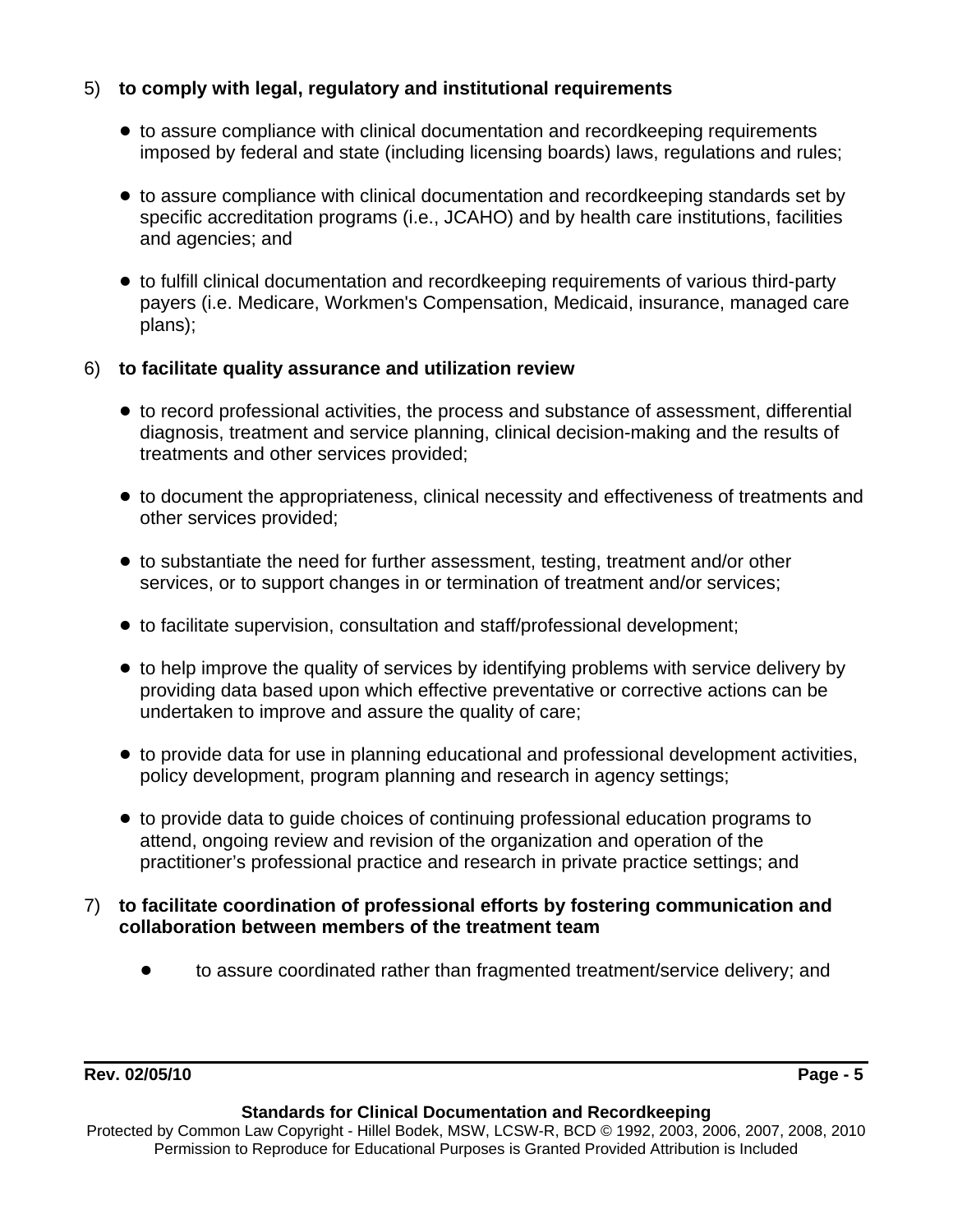to assure appropriate utilization of team members from multiple disciplines in order to bring to bear collaboratively in an interdisciplinary/transdisciplinary manner the particular competencies of team members from various disciplines and/or who have specific specialties to maximize the quality of services to patients.

# **The Role of Clinical Documentation in Quality Assurance**

Writing up appropriate initial assessments and proper progress/session notes requires thought and reflection. Having to prepare proper clinical documentation serves an important role of helping assure quality patient care by making practitioners think about their patients, review and reflect on their therapeutic interventions, consider the efficacy of their clinical work and weigh alternative approaches to the care of their patients. The capacity for professional self-reflection and self-appraisal of one's professional work is essential to a practitioner's professional development, to the maintenance of his or her professional skills and to the provision of high quality clinical services. Rather than viewing clinical documentation as a meaningless chore that consumes precious time, practitioners should view it in this light, as a form of self-supervision that is an essential element of their professional practice and of their provision of quality clinical services.

# **ELEMENTS OF GOOD CLINICAL DOCUMENTATION**

Good clinical documentation should reflect the gathering, recording and analysis of clinical information in a manner that facilitates its use to carry out the purposes of clinical documentation as detailed above.

# **Elements of Good Clinical Documentation - Recording & Organization**

Clinical documentation should be recorded and organized as follows:

- 1) Each page of a patient record should have the patient's name clearly printed or typewritten on the top.
- 2) **ALL entries in the patient record should be signed** (either in handwritten form or electronic form) **by the practitioner making the entry**.
- 3) Entries in the patient record should be written contemporaneously with the events they are documenting.
- 4) Each entry in a patient record should be dated the day it is written.

# **Rev. 02/05/10 Page - 6**

#### **Standards for Clinical Documentation and Recordkeeping**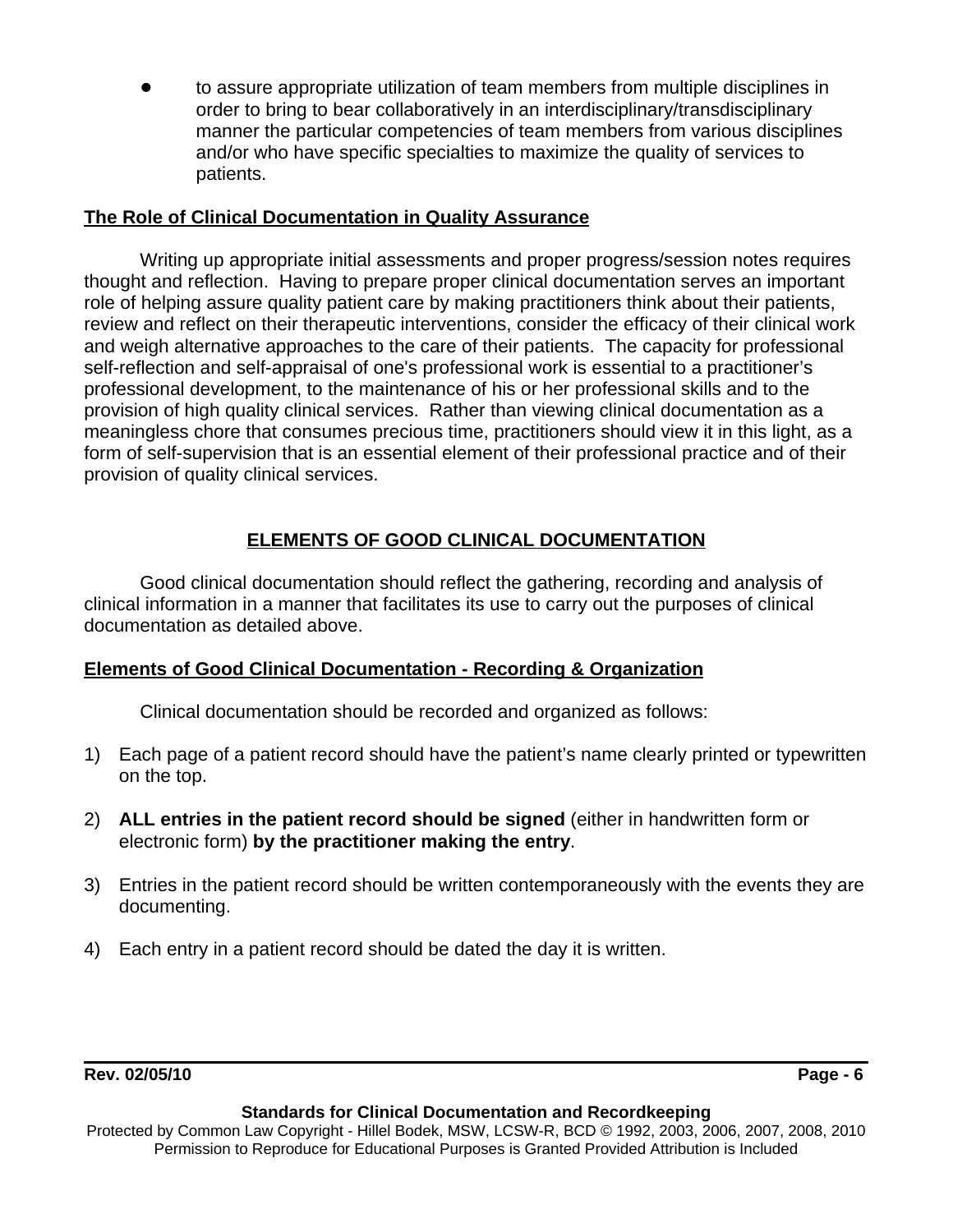- 5) If an entry in a patient record documents an interview, therapy session, missed session, any follow-up of the missed session, assessment or other substantive patient related collateral contact (i.e.; with another treating practitioner, with a family member, with the parents of a child who is in treatment) that took place earlier than the day the entry is written, the entry should include clear documentation of the day the activity being documented occurred.
- 6) Any materials or information received regarding a patient which are entered in the clinical record should be dated and initialed on the day the information or material is initially reviewed and placed in the patient record. Additionally, a progress note should be written to document the review of the material or information and any action taken as a result of that review.
- 7) All substantive collateral contacts with others relating to the patient and all referrals made relating to the patient should be documented contemporaneously in the patient's clinical record. Timely follow-up on any referral made should be documented in the patient's clinical record.
- 8) The record should be kept neatly, in date order for each section, in at least the following sections:
	- a) basic contact and demographic information about the patient,
	- b) intake information including demographic and contact information about the patient,
	- c) progress notes, initial and interval updates of treatment/service plans and closing/termination summary,
	- d) referrals made, tests requested, and the reports of consultations, referrals or test results which are received,
	- e) communications with other practitioners received or sent relating to the patient,
	- f) non-professional correspondence to or from the patient or from non-professional collateral contacts,
	- g) billing records including copies of bills provided to patients, claims submitted to third-party payors, correspondence with patients and third-party payors relating to billing and payments,
	- h) a chronological financial ledger by date:

(1) of services rendered - with the following information for each service [including separate services rendered on the same day]: date of service(s),

## **Rev. 02/05/10 Page - 7**

#### **Standards for Clinical Documentation and Recordkeeping**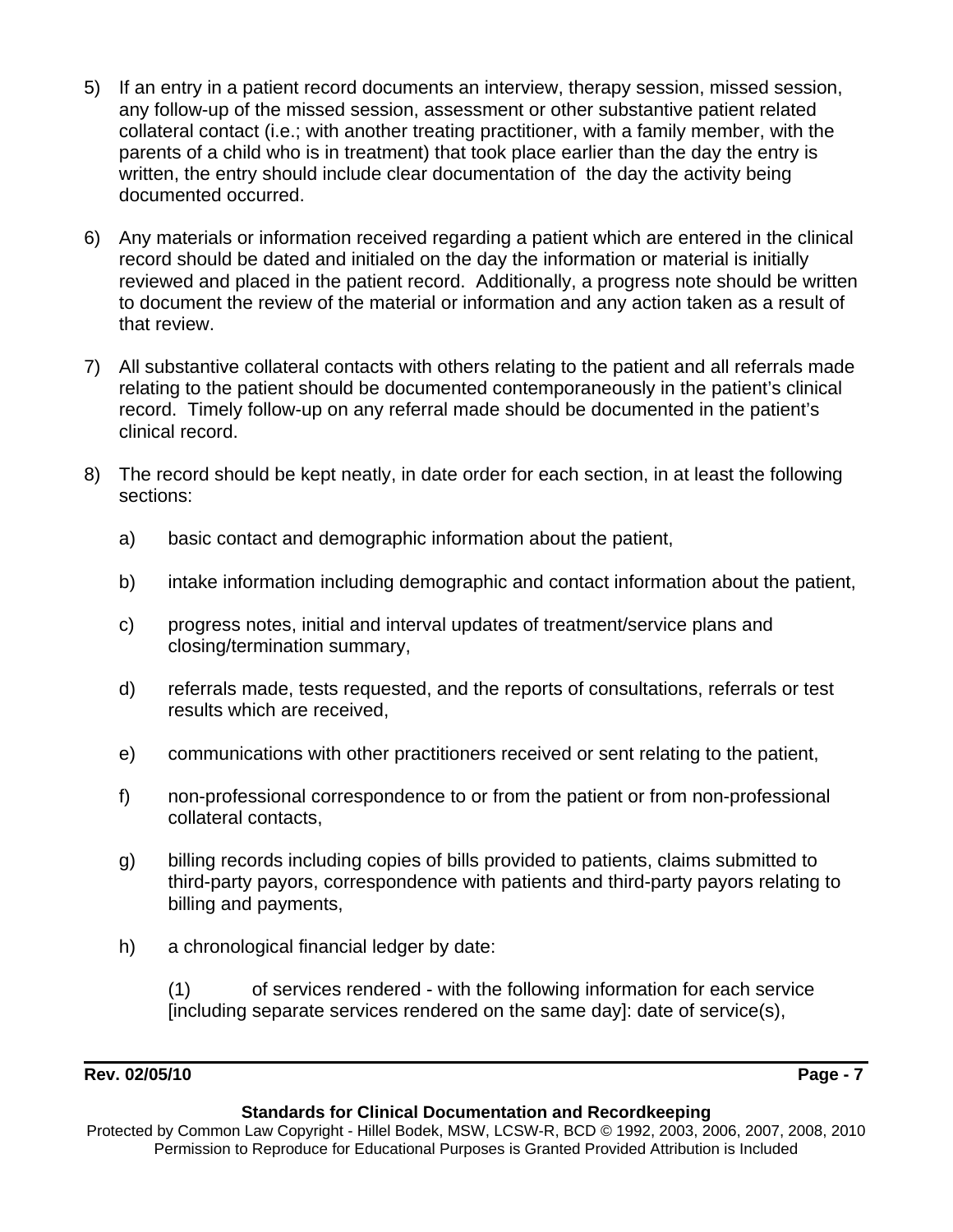description of service(s) with CPT [Current Procedural Terminology] codes, if the charge for a service is based on time spent the amount of time spent, and the charge(s) for the service(s);

(2) of financial transactions with the following information, the date and amount of the financial transaction, the nature of the transaction [payment, payment of coinsurance, denial of payment in whole or in part by third-party payor, etc.], the source of the transaction [patient, parent or guardian of patient, insurance or managed care third-party payor, etc.), write-off of charges and reason, and

- (3) running outstanding balance; and
- i) documents relating to HIPAA compliance, informed consent for treatment documents, consents and authorizations for use and/or disclosure of clinical information and records, etc.

# **Elements of Good Clinical Documentation - Writing**

Clinical documentation should be written in a manner that is well organized and that allows rapid location, recovery and utilization of clinical and other information about the patient. Writing good, useful clinical documentation requires thinking about and reflecting on the event(s) being documented in the context of the patient's history and condition, the treatment and services being provided, and the patient's treatment/service plan. In this regard, good clinical documentation:

- 1) provides relevant information in appropriate detail;
- 2) is organized with appropriate headings and logical progression;
- 3) is thoughtful, reflecting the application of professional knowledge, skills and judgement in the treatment/services provided;
- 4) is appropriately concise;
- 5) serves the purposes of clinical documentation (as outlined above) that are applicable to a given situation;
- 6) uses relevant direct quotes from the patient and from other sources identified as such by utilizing quotation marks;
- 7) distinguishes clearly between facts, observations, hard data and opinions;
- 8) states the source(s) of the facts, observations, hard data, opinions and other information being relied upon, and provides an assessment of the reliability of that material;

# **Rev. 02/05/10 Page - 8**

### **Standards for Clinical Documentation and Recordkeeping**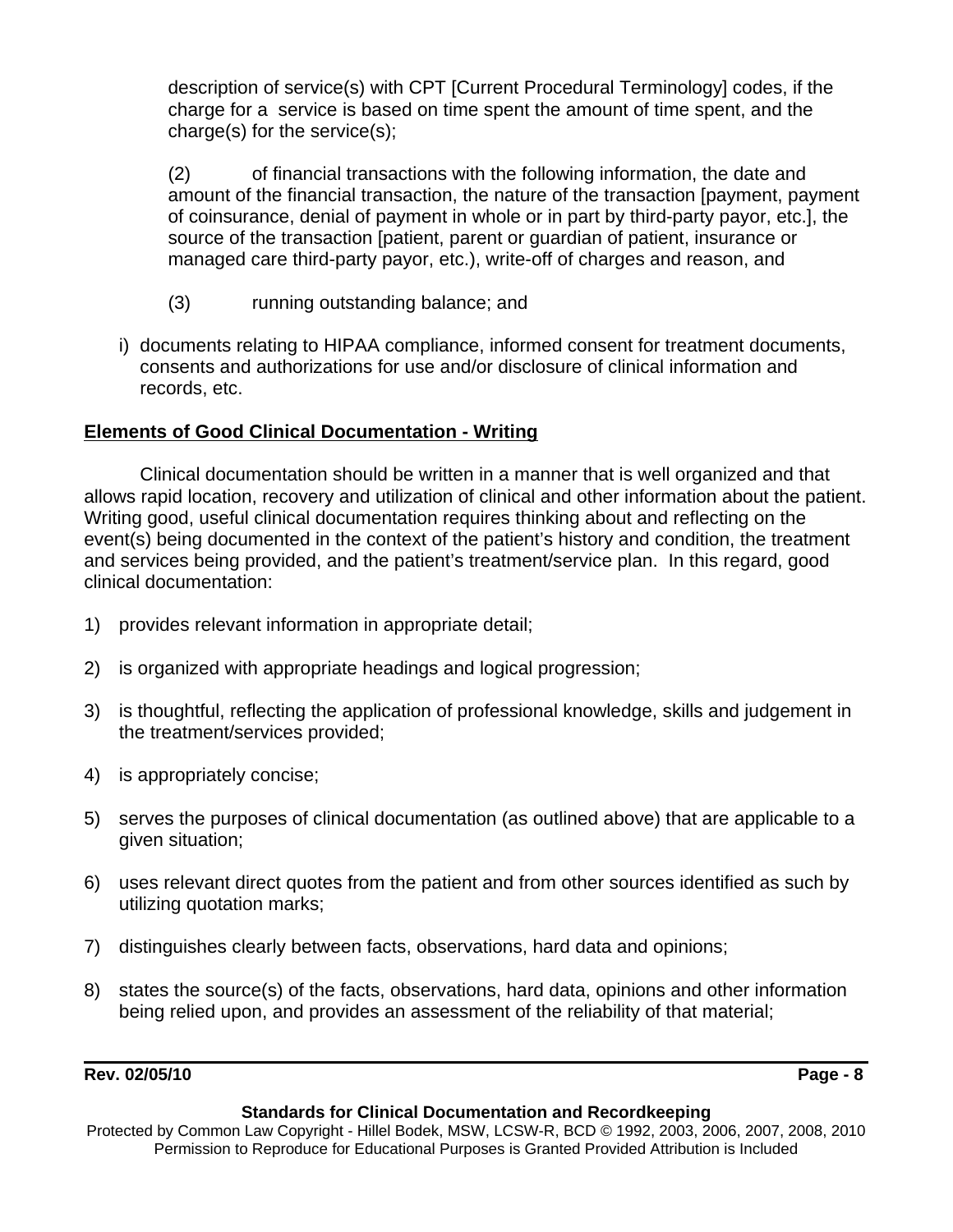- 9) is internally consistent; and
- 10) is written in the present tense, as appropriate.

## **Elements of an Appropriate Initial Assessment & Treatment Plan**

An initial differential diagnostic assessment, **which may be abbreviated or elongated depending on the circumstances of a particular case**, provides the basis for the development and implementation of the treatment plan. In clinical practice the lack of a proper clinical assessment is likely to result in less than optimal and, perhaps inadequate or inappropriate treatment. Thus, the failure to conduct an appropriate differential diagnostic assessment or to develop an appropriate treatment plan is a serious deviation from the standard of care owed by a clinician to a patient. The conduct and documentation of a proper initial assessment, and the development of an initial treatment plan includes:

- 1) identification of the referral source(s), gathering information about the background and reasons for the referral and assessing the patient's response to and expectations with regard to the referral;
- 2) defining the presenting problem(s) and what the patient wants to accomplish in treatment, both in the patient's own words using appropriate quotes (identified by using quotation marks), as well as in terms of the practitioner's perception of the presenting problem(s) and needs of the patient;
- 3) detailing the history and clinical course of presenting problem(s) and the details of treatment or services the patient has sought or received to deal with those problems in the past (either in the long term or in the immediate past);
- 4) gathering and documenting **relevant history** from the patient and from collateral sources, in appropriate detail, by topic, identifying the sources of such historical information and assessing the reliability of the information, regarding:
	- a) family history including a list of family members in families of origin and procreation and basic demographic information about them (i.e., age, birthplace, education, occupation, age, and cause of death if applicable), a brief description about their relationship with the patient, marital history, and any family history of mental, neurological, substance abuse/alcoholism or serious medical problems;
	- b) medical history including details of serious or chronic ailments, hospitalizations, serious physical trauma and/or surgery, allergies or adverse drug reactions; any physical disabilities and how the patient has and/or is coping with them; any chronic medications and all current medications including OTC drugs, supplements, herbs and other alternative treatments, and information about their relationships and feelings about past and current treating practitioners;

# **Rev. 02/05/10** Page - 9

#### **Standards for Clinical Documentation and Recordkeeping**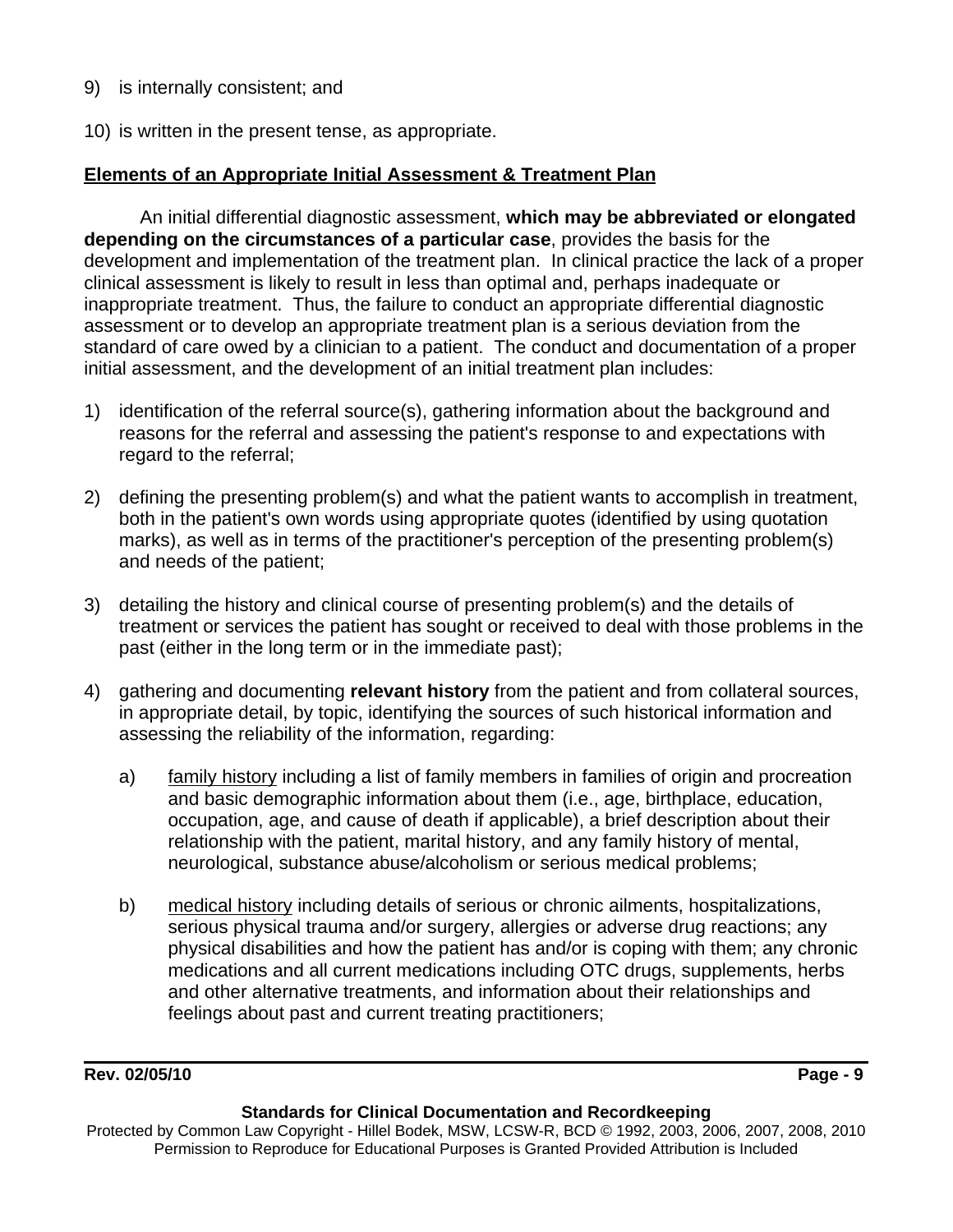- c) psychiatric history including details of mental health symptoms, diagnoses and treatments, hospitalizations (including whether voluntary or not), what precipitated or triggered the symptoms, treatment or hospitalization, and the patient's response to prior mental health treatment (including response to and side effects of particular psychotropic medications that have been prescribed), prior psychotherapy and/or psychopharmacotherapy and the patient's response to and feelings about psychotherapy and/or psychopharmacotherapy; history of treatment compliance and non-compliance (if patient left treatment, why he or she did so and with what results), details of the degree of the patient's mental disability and how the patient is coping with this; and information about their relationships and feelings about past and current treating mental health practitioners;
- d) history of alcohol and other substance abuse and alcoholism and substance abuse treatment including, for each substance of abuse, including alcohol, the substance, the first and most recent use of the substance, the route(s) of use, the amount used/time period (i.e., \$10 of crack/day, five 40oz cans of beer/weekend), the frequency of use (i.e., steady on a daily basis, binging once every three of four weeks for one to three days) the duration of use, any significant periods of abstinence (including how these were achieved and why they ended), the social context of the substance abuse (i.e., alone, sharing with others, only at parties), identified triggers for the substance abuse, treatment programs attended (which ones, when and for how long, what the patient liked and disliked about the program, what the patient felt that he or she accomplished and did not accomplish in the program, and whether the patient completed the program successfully, if not, why), and the biopsychosocial impact of the substance abuse on the patient and his or her significant others;
- e) child and adolescent developmental history including family and peer group relationships, home life, socio-economic status, schooling, parenting and discipline, type of neighborhood and housing, learning disabilities and other developmental delays (in children and young adolescents a more detailed developmental history is usually indicated);
- f) educational history including level of academic achievement, academic strengths and weaknesses, relationships with teachers, history of being denied regular promotion, placement in special education or other special educational programs, school behavior including any suspensions, expulsions or school transfers;
- g) history of occupational training/skills and work history including significant employment, work related difficulties, how the patient views his or her work, the patient's career goals, general salary information and adult economic status;
- h) history of interpersonal relationships including the nature and extent of peer group relationships, marriages and other close relationships over the life span, what has

### **Rev. 02/05/10 Page - 10**

#### **Standards for Clinical Documentation and Recordkeeping**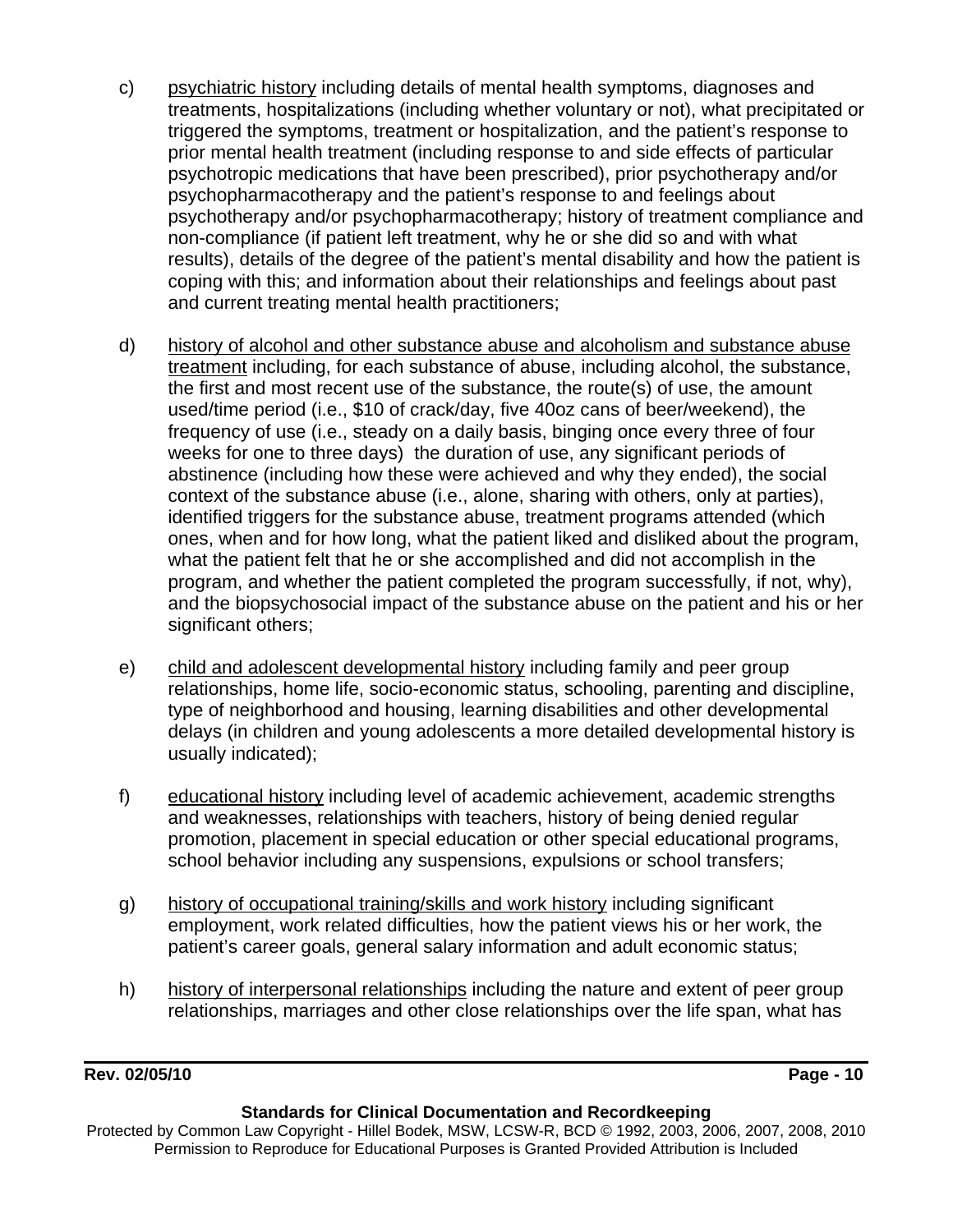kept or keeps these relationships functioning, why and how these relationships end, the patient's reactions and feelings about the end of close interpersonal relationships, the nature and type of any significant interpersonal problems the patient has had or is having;

- i) history of past and current social support systems including the nature and impact of these or the lack of these on the patient's development and functioning;
- $j$  juvenile and criminal justice history including the nature of any arrests, convictions and any sentences imposed, and history of patterns of antisocial behavior;
- k) history of sexual relationships or psychosexual problems and issues including sexual orientation issues and any sexual dysfunction;
- l) history of religious affiliation and practices and issues relating to religion;
- m) spirituality (aside from religion) including the values, thoughts, emotions, motivations, needs, dreams, experiences, assumptions and relationships that make the person a unique individual, and provide him or her with the vitality, drive and determination to develop and function as a fully actualized person;
- n) social issues his or her functioning in relation to other persons and his or her environment including, but not limited to interpersonal and social relatedness, skills and capacity; behavioral responses to environmental, mental and emotional events and stimuli; responsiveness to the environment and to other persons; adaptive functioning and behavior; stress and frustration tolerance and impulse control; linguistic and communicative functioning; social judgement; and the influences of age, culture, customs, disability, discrimination, economic factors, gender, geographic and other environmental factors, health status, illness, injury, loss, national origin, pain and suffering, politics, race and religion his or her development and functioning; and
- o) history of physical, emotional or sexual abuse or other victimization including where and when these occurred, the patient's view of the impact of these on his or her life, whom the patient told about these events and the response of people who learned about these occurrences.
- 5) describing the practitioner's observations of the patient and the results of a **mental status examination** which generally includes an assessment **(which may be abbreviated depending on the patient's presentation**) of the following:
	- ! sensorium (attention, concentration, orientation, memory, intelligence, cognition and learning);

**Rev. 02/05/10** Page - 11

### **Standards for Clinical Documentation and Recordkeeping**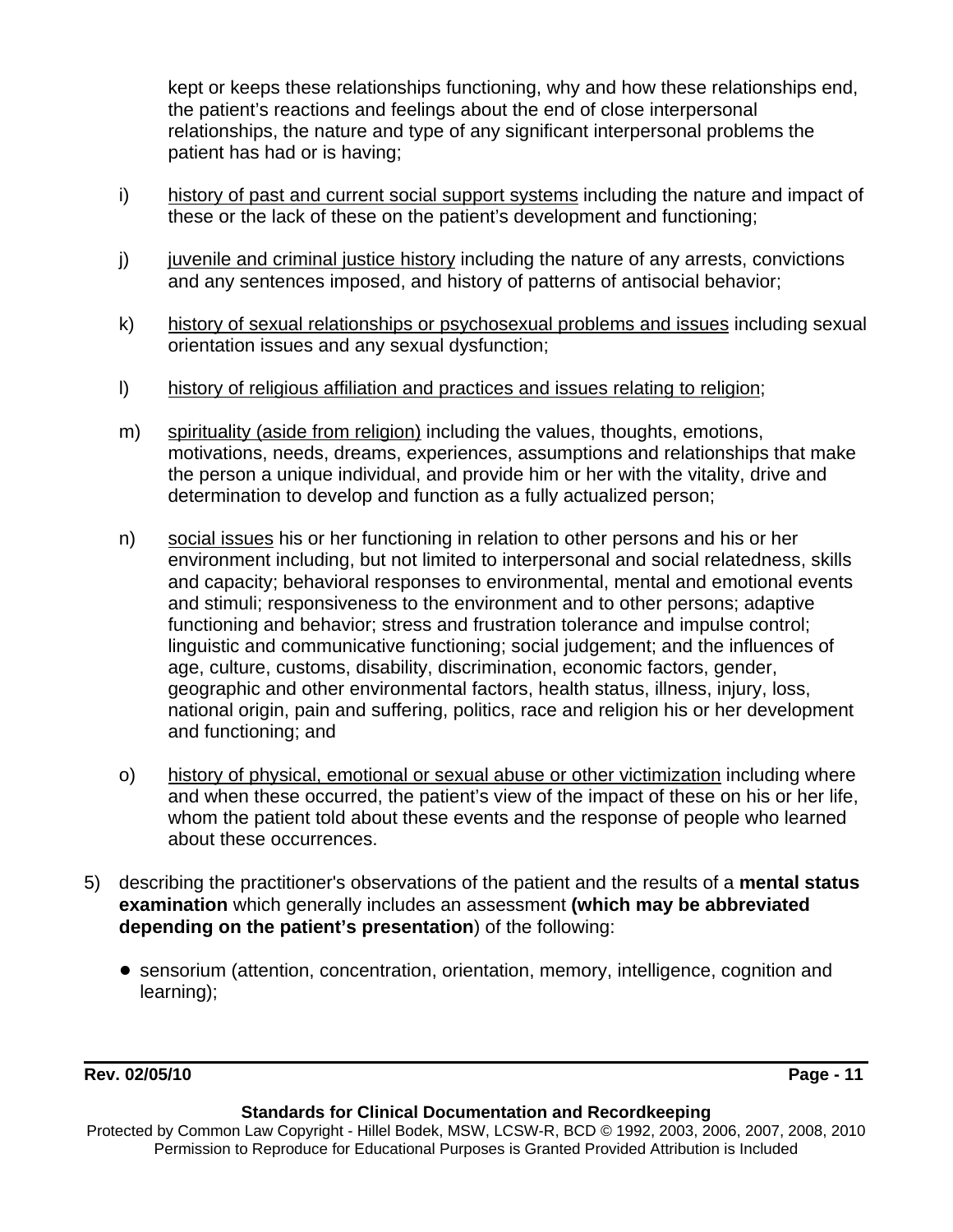- appearance, eye contact with practitioner, and psychomotor functioning;
- the form, nature and quality of speech and other communication;
- ! mood, feelings, affect and emotions, suicidality and violence potential;
- the form, nature, process and content of thought, and perception;
- attitudes, motivations and behavior;
- **•** stress and frustration tolerance and impulse control;
- ego functioning and ego defenses;
- adaptive functioning and behavior;
- sense of self, autonomy and competence;
- ! interpersonal and social relatedness, skills and capacity (object relations);
- ! other specific symptoms (hallucinations, obsessions, compulsions, phobias, hypochondriacal ideation, somatization, dissociation, etc.);
- ! patient's self-assessment of his or her strengths and weaknesses; and
- reality testing; insight, and judgement.
- 6) gathering information about the patient's current/recent general physical health (including any current or recent symptoms or health problems and any current or recent health care treatment);
- 7) detailing prior clinical services, the background and reasons for which those services were sought and provided, the results of such services and the reason(s) for termination of those services;
- 8) making a differential bio-psycho-social diagnosis using all five DSM-IV-TR axes, and an assessment of the patient in functional as well as diagnostic terms, which distinguishes between observations, hard data and opinions, sets forth the support for generalizations and conclusions in the assessment, and makes a determination about the practitioner's degree of confidence in the assessment;
- 9) an assessment of whether the patient poses a risk of decompensation, suicidality, assaultiveness, homicidality, relapse back to alcoholism or substance abuse, inability to care for himself or herself, of being victimized, of victimizing others, or is at any other

### **Rev. 02/05/10 Page - 12**

#### **Standards for Clinical Documentation and Recordkeeping**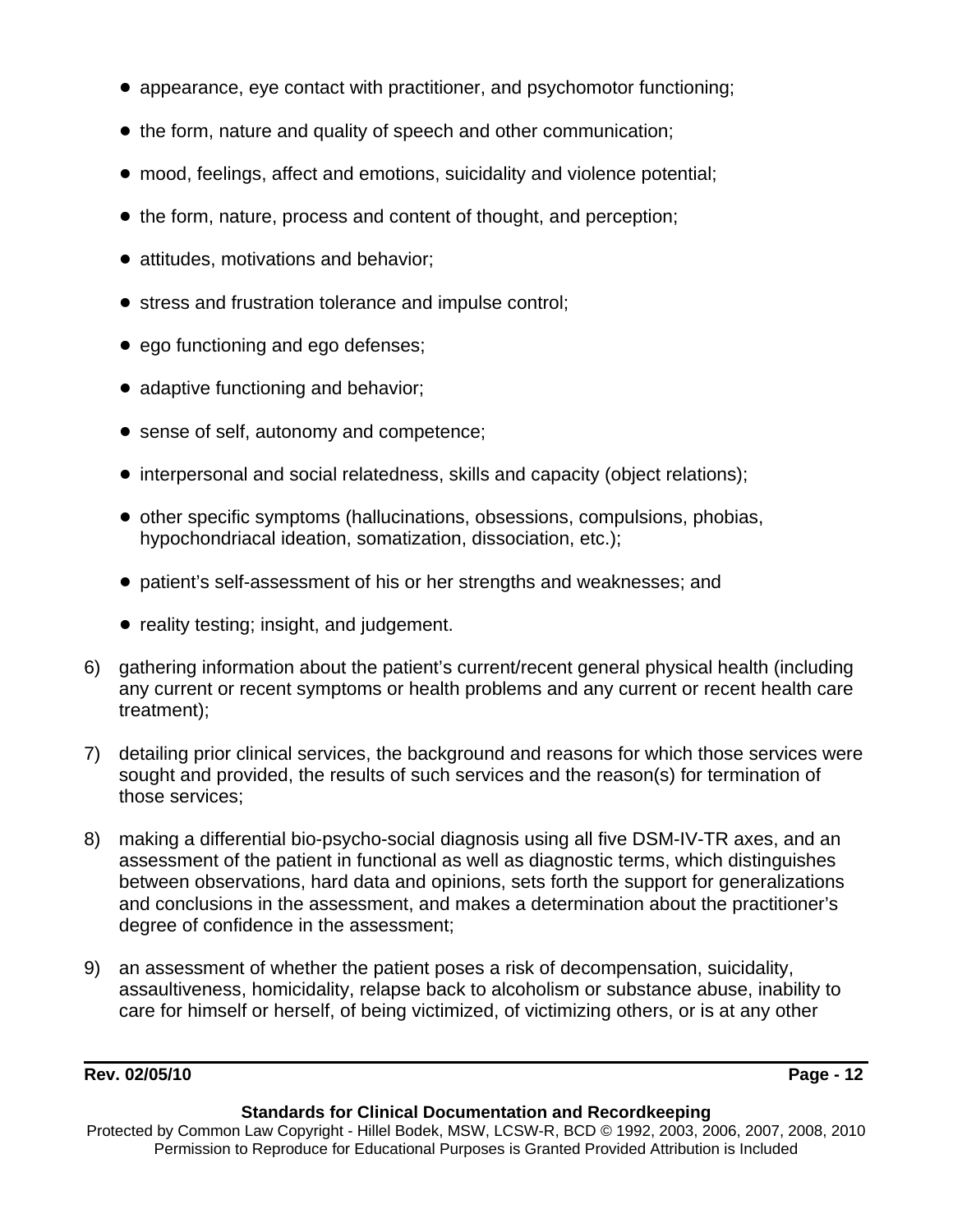serious risk; include the basis for the risk assessment, details of the steps taken at intake to address any of these risks, and the results of those steps;

- 10) developing an initial differential treatment/service plan with identified short-term goals and longer-term objectives, methods to be used, time frames and standards to measure treatment progress in functional terms, with a rationale for prioritizing of treatment goals and for the choice from among various treatment alternatives and strategies; the plan may include services from other providers, in which case these should be identified by function and/or name, and the services to be provided by them specified;
- 11) an assessment of prognosis with supporting rationale; and
- 12) describing the patient's response to the assessment and to the proposed treatment plan and, if the patient agrees to proceed with that plan, documenting informed consent for implementation of that plan.

# **Elements of Documentation of a Treatment Session**

The ongoing provision of clinical social work services should be documented, keeping in mind the seven key purposes of clinical documentation and the ten elements of good clinical documentation set forth above. Depending on the evolving circumstances of each case, certain purposes of documentation will be more crucial than others at various points in treatment. For instance, if a patient's mental status deteriorates and he or she becomes threatening, the purpose of carefully documenting the practitioner's professional response and clinical decision-making and the purpose of risk management/malpractice protection will predominate. In a case where a patient who has significant medical, family and mental health problems is being served by several different practitioners, documentation dealing with coordination of the professional efforts of the various practitioners will predominate. A proper progress note, which need not be particularly extensive, in most cases merely several sentences, should include:

- 1) the date and length of the contact;
- 2) the specific services provided, including CPT [Current Procedural Terminology] descriptions and codes; in the case of other non-clinical services (i.e., case management, advocacy, referral, etc.) indicate the service(s) in words;
- 3) description of the type of contact (i.e.; in person, telephone, mail);
- 4) indication of who initiated the contact (i.e.; regularly scheduled session, patient showed up without appointment, phone call by patient, phone call by patient's family who put patient on the phone, inquiry from another practitioner/service provider who is with the patient in the emergency room and puts the patient on the phone);

**Rev. 02/05/10 Page - 13** 

### **Standards for Clinical Documentation and Recordkeeping**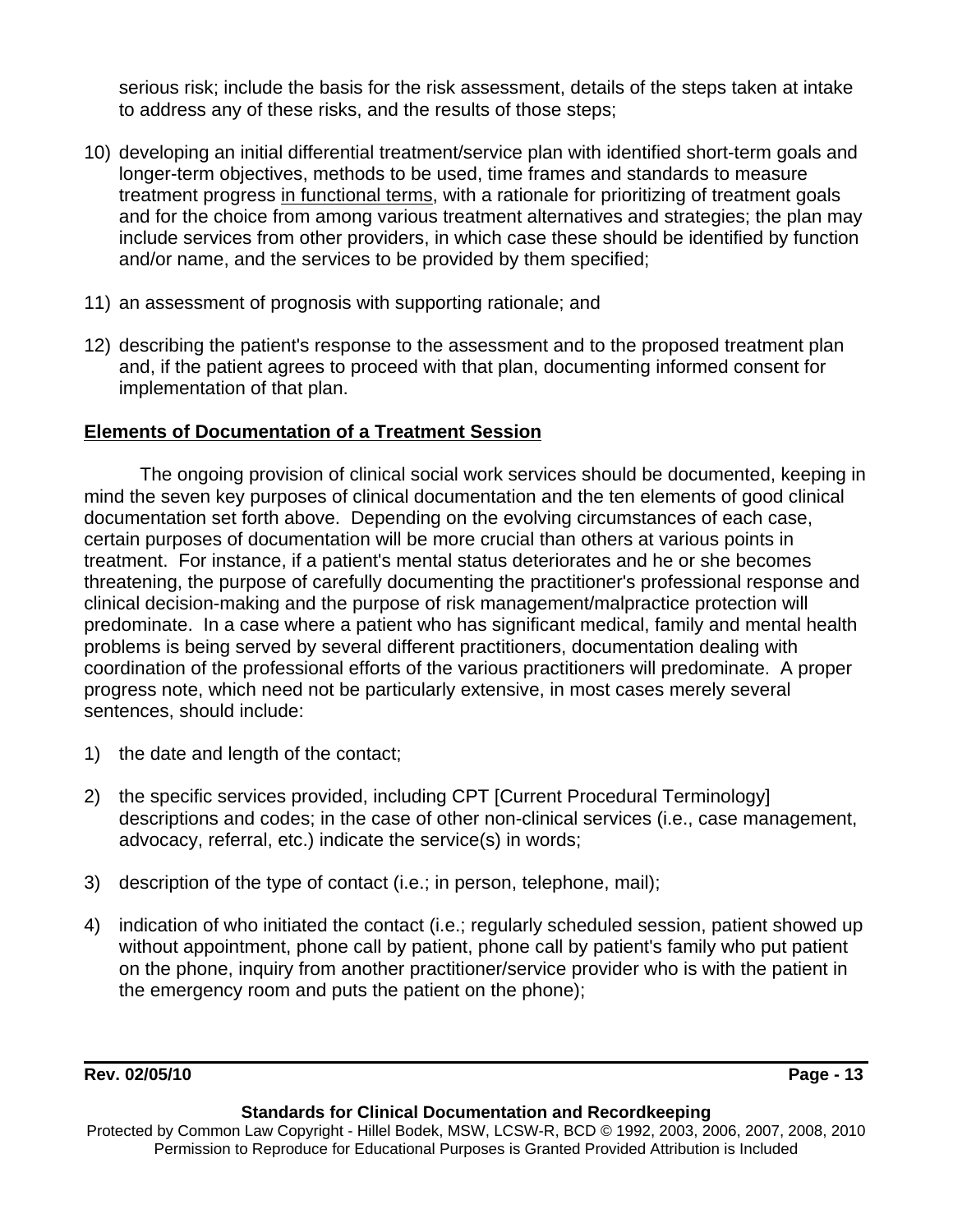- 5) statement of where the contact took place (i.e.; office, if a home visit the address visited, if by phone - the phone number called);
- 6) indication of who, besides the patient, was involved in the contact (i.e.; patient, family, other practitioner, friend);
- 7) a description of the themes of the session, in generic terms, addressing particular symptoms, feelings, thinking, beliefs or behaviors (i.e., pain, anxiety, dysphoria, suspiciousness, avoidance, etc.) or relating to specific relationships or situations (i.e.; work problems, interpersonal relationships, parent-child problems, marital relationship, school problems, the effects of chronic physical illness);
- 8) an assessment of the patient's mental status during the session, relating this to the patient's baseline mental status and the patient's mental status in the recent past;
- 9) notation of any symptoms or complaints that may indicate a physical health problem (i.e., side effects of psychotropic medication, sleep problems, confusion);
- 10) description of any new significant history obtained;
- 11) description of relevant problems newly identified;
- 12) description of relevant significant new events (i.e., changes in medication, results of tests, exacerbation of a concurrent physical ailment, break-up of a relationship, beginning new relationship);
- 13) description of therapeutic interventions with clinical justification and reasoning to support these in relation to the treatment plan and clinical circumstances, particularly when in response to crisis situations or special/markedly changed circumstances;
- 14) statement of what was accomplished in the session;
- 15) statement of what wasn't accomplished in the session that needs to be followed up on;
- 16) details of obstacles to progress in treatment, if any, and a plan to address these; and
- 17) a description of a plan for further care or follow-up (including date and time of next appointment), changes in diagnosis and/or treatment plan/goals, if any, and reasoning to support these changes (particularly when in response to crisis situations or special/markedly changed circumstances) and any referrals made or testing ordered (including the nature of the referral, to whom the referral is made, the reason for the referral, tests ordered and the reason they were ordered, and the patient's response to the referral and/or ordering of tests).

**Rev. 02/05/10 Page - 14** 

### **Standards for Clinical Documentation and Recordkeeping**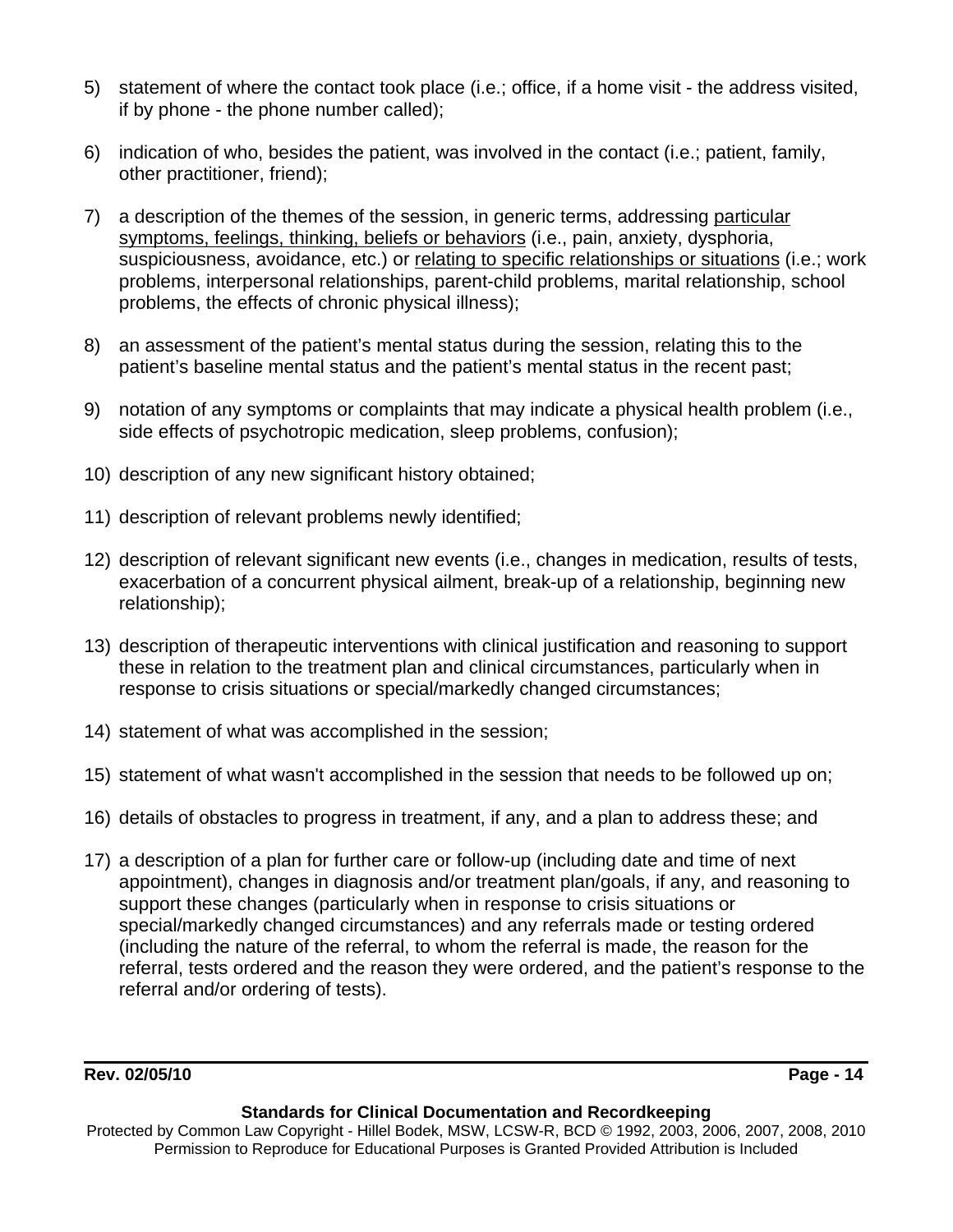# **Elements of an Appropriate Interval or Closing/Termination Summary**

An interval or closing/termination summary, **which may be abbreviated or elongated depending on the circumstances of a particular case**, documents the practitioner's thoughtful reflection on the clinical course of the patient's treatment (to date in relation to an interval summary, or with regard to the entire period of treatment in relation to a closing/termination summary). Such summaries can be useful if the patient later seeks treatment from another practitioner and requests that a summary be sent to that practitioner. The documentation of a proper interval or closing/termination summary, includes:

- 1) the dates the patient was referred, first contacted the practitioner and was first seen, the referral source, and the time period covered by the summary (if this is a closing/termination summary, the date the patient was last seen and the last contact with the patient);
- 2) a synopsis of the initial reason for and background circumstance of the referral, the presenting problem(s) from the patient's perspective at intake, the patient's initial clinical presentation, and the initial assessment, including the initial diagnoses and initial identified problems as identified by the practitioner;
- 3) a review of the problem areas and symptoms addressed in treatment, the treatment modalities used, of the patient's clinical course in treatment during the treatment period in question (noting changes, if any, in the patient's symptoms, thinking, emotions, beliefs, behaviors and other areas of biopsychosocial functioning), and of the extent that the identified symptoms/problems were resolved and the treatment goals established were achieved during the treatment period in question; a brief assessment of the patient's condition at the end of the time period in question; and, if this is an interval summary, a notation explaining any changes in diagnosis, prognosis, or the treatment/service plan;
- 4) a summary of any concurrent treatments, including the provider(s) of such treatments, the names and dosages of medications prescribed, other treatments rendered or any other relevant assessments performed; the steps taken to coordinate care with other practitioners (including the extent and success of achieving collaboration, or any problems that interfered with collaborative efforts), the results of any referrals made or testing ordered, and the impact/results of the other concurrent treatments;
- 5) if this is a closing/termination summary, a statement regarding the circumstances of the termination of treatment (precipitants, was it planned or unplanned?, was it mutually agreed upon by patient and the practitioner?, did the patient stop coming and, if so, what steps were taken to address this and with what results);
- 6) if this is a closing/termination summary include final diagnoses and a statement as to the patient's functioning, as well a statement as to which, if any, of the concurrent treatments (including medication) the patient is receiving the patient intends to continue (if so, from

# **Rev. 02/05/10 Page - 15**

### **Standards for Clinical Documentation and Recordkeeping**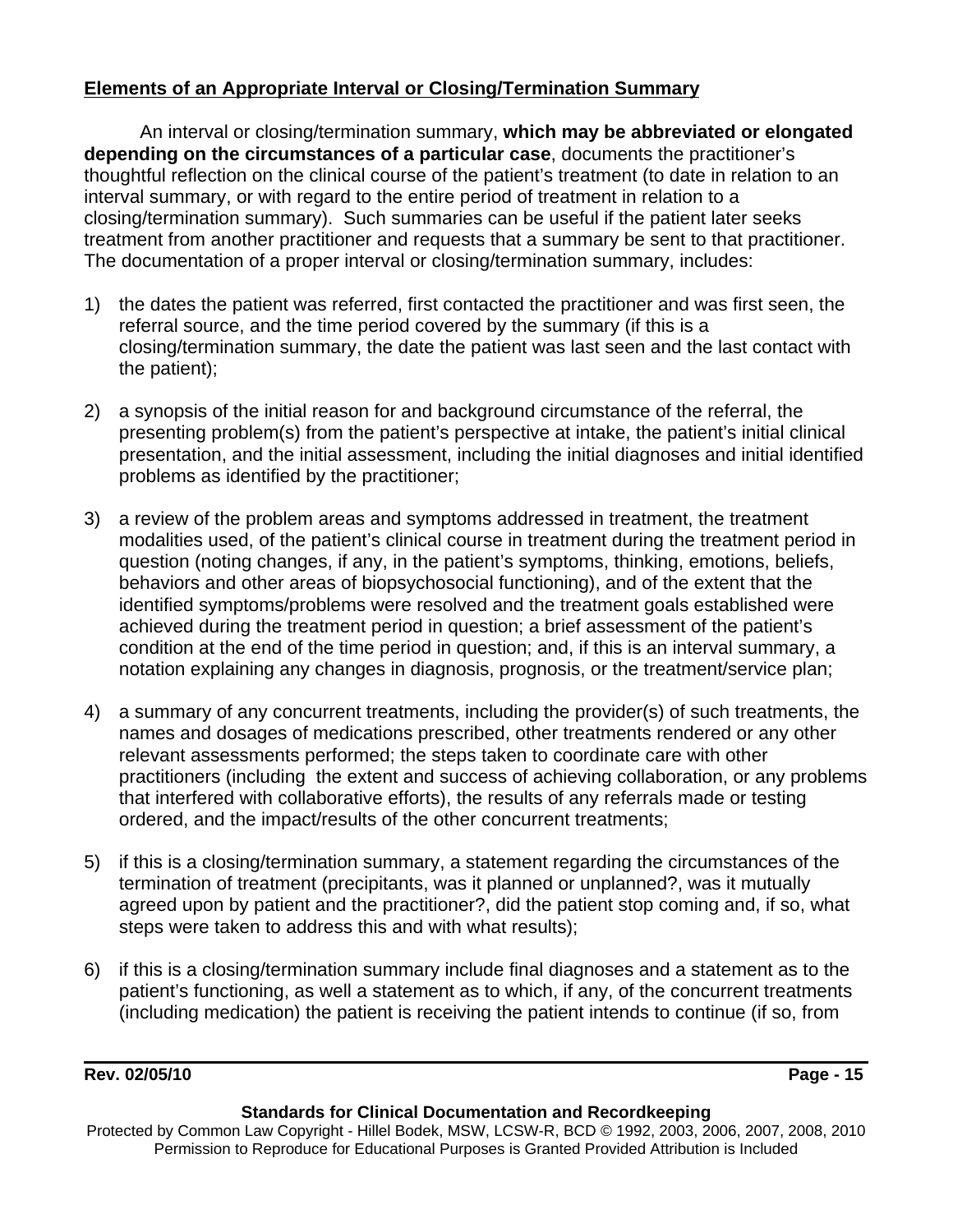whom and to what extent) and does not intend to continue (if so, what are the patient's reasons for discontinuation of those services);

- 7) if this is a closing/termination summary include a statement detailing any referrals or recommendations provided to the patient regarding further care, and the patient's response to such referrals and recommendations; and
- 8) if this is a closing/termination summary include a statement of whether the patient poses a risk of decompensation, suicidality, assaultiveness, homicidality, relapse back to alcoholism or substance abuse, inability to care for himself or herself, of being victimized, of victimizing others, or is at any other serious risk at the time of termination/closing, the basis of the risk assessment, details of the steps taken to address any of these risks, and the results of such steps.

# **ORGANIZING CLINICAL DOCUMENTATION**

# **The General Medical/Clinical Record Contrasted with Psychotherapy Notes**

HIPAA does not alter the requirements for clinical documentation and recordkeeping established by New York State law, regulation and court decisions, as well as by federal statutes and regulations which govern the operation of certain federal health care benefit programs. The elements of clinical documentation noted above remain the standard for information that, **consistent with the type of case**, should be collected and recorded by behavioral health practitioners. However, HIPAA has made provisions for the way that some mental health related material may be recorded and organized in order to provide greater protection for the privacy and confidentiality of some of the material obtained during counseling and psychotherapy sessions.

The passage of HIPAA and the promulgation of the HIPAA Privacy Regulations have impacted on how some mental health information may be recorded and how mental health records may be organized. In this regard, HIPAA provided that psychotherapy notes, "are held to a higher standard of protection because they are not part of the medical record and are never intended to be shared with anyone else." **Psychotherapy notes** are defined in the HIPAA Privacy Regulations as, "notes recorded [in any medium] by a health care provider who is a mental health professional documenting or analyzing the contents of conversation during a private counseling session or a group, joint, or family counseling session and **that are separated from the rest of the individual's medical record**. **Psychotherapy notes exclude** medication prescription and monitoring, counseling session start and stop times, the modalities and frequencies of treatment furnished, results of clinical tests, and any summary of the following items: diagnosis, functional status, the treatment plan, symptoms, prognosis, and progress to date."

**Rev. 02/05/10 Page - 16** 

### **Standards for Clinical Documentation and Recordkeeping**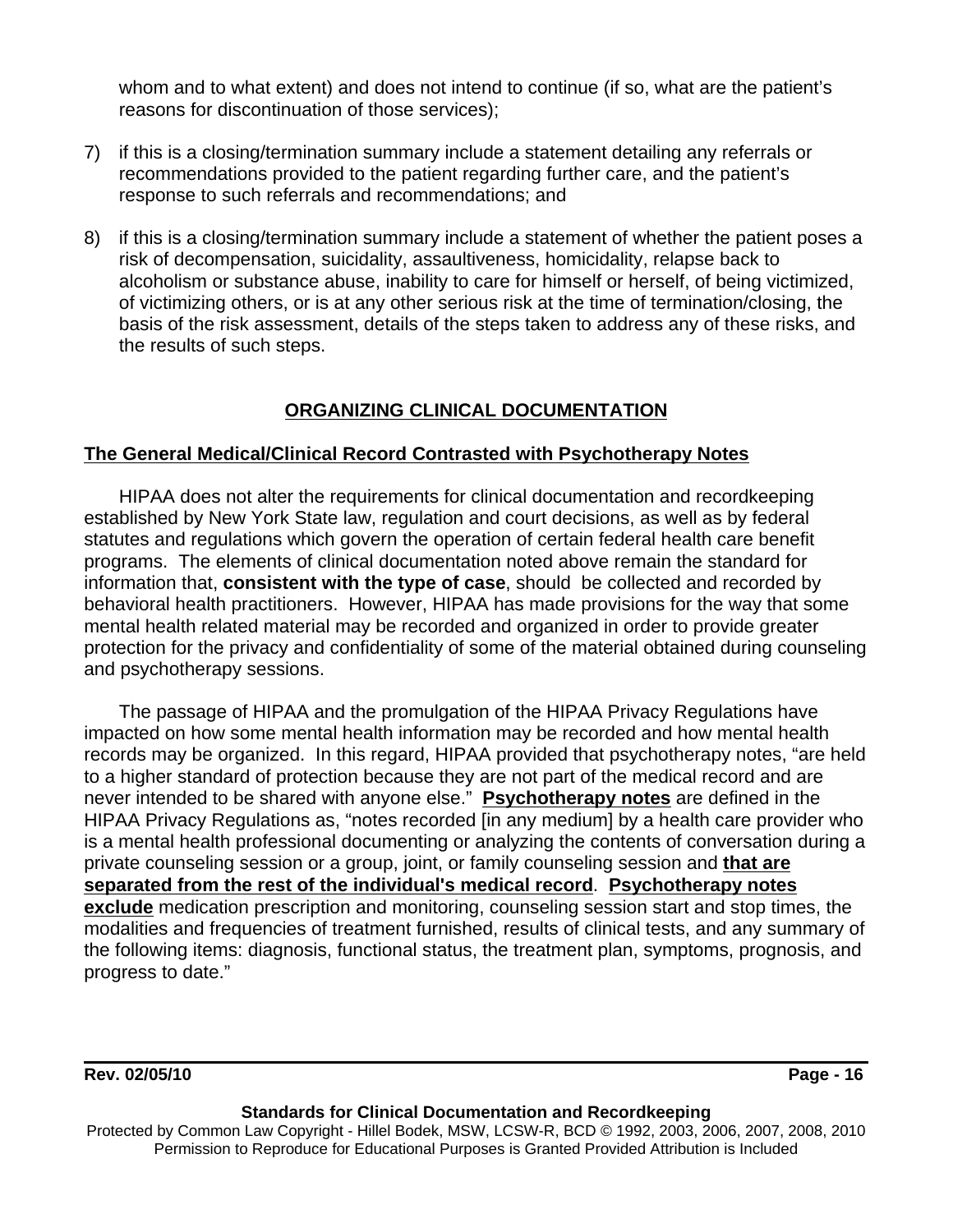HIPAA does not require mental health practitioners to keep "psychotherapy notes," as defined above. It merely provides that if a mental health practitioner maintains notes of the information covered in the definition of "psychotherapy notes," and maintains those notes physically separate from the patient's general medical/clinical record [which general medical/clinical record is required to be maintained under New York State laws and regulations and the regulations governing various federal health care benefit programs], those notes are subject to special confidentiality protections.

Under HIPAA regulations, **a behavioral health provider who is a covered entity under HIPAA must obtain an authorization for any use or disclosure of psychotherapy notes, to carry out treatment, payment or health care operations, except for** (a) use by the originator of the psychotherapy notes [the treating therapist who created the notes] for treatment, (b) use or disclosure by the covered entity for its own training programs in which students, trainees, or practitioners in mental health learn under supervision to practice or improve their skills in group, joint, family, or individual counseling; or (c) use or disclosure by the covered entity to defend itself in a legal action or other proceeding brought by the patient. **Also, a health plan may not condition the enrollment of the patient in the plan or a patient's eligibility for plan benefits on receiving an authorization from the patient for disclosure to the plan of the patient's psychotherapy notes.**

The HIPAA dichotomy between the general medical/clinical record and psychotherapy notes is not inconsistent with the New York State's recordkeeping and clinical documentation requirements for health care providers. **The information that is kept in the general medical/clinical record, is material that is necessary to assure continuity of care if the provider is not or will no longer be available, and to fully document the extent of care, services and supplies furnished**. This includes: diagnoses (including the details of the patient's history, clinical course, symptoms and functioning needed to support the diagnoses); details regarding the patient's history, symptoms and functioning needed to document the patient's clinical course during treatment; the therapeutic interventions used and the patient's response to them; the identified problems that are the focus of the treatment plan; the evolving short-term goals and long-term objectives of treatment in terms of improving mental, emotional, behavioral, and physical functioning, addressing and resolving biopsychosocial issues, symptoms and dysfunction, and addressing the impact of and resolving various types of events in the patient's life history; and, prognosis (including the details of the patient's history, clinical course symptoms and functioning that support the prognosis). Additionally, the general medical/clinical record includes results of tests and consultations, clinical information obtained from other providers, and material gained through collateral contacts.

**Psychotherapy notes document the actual detailed, highly personal and private material elicited in the therapy or counseling session, which information the patient never intended to be shared with anyone else, and the therapist's analysis of that material**. This material is often helpful to the therapist in treating the patient over time, but is not necessary to assure continuity of care in the absence of the therapist. This material is also not necessary to document adequately the patient's diagnosis and prognosis and the basis of

**Rev. 02/05/10 Page - 17** 

#### **Standards for Clinical Documentation and Recordkeeping**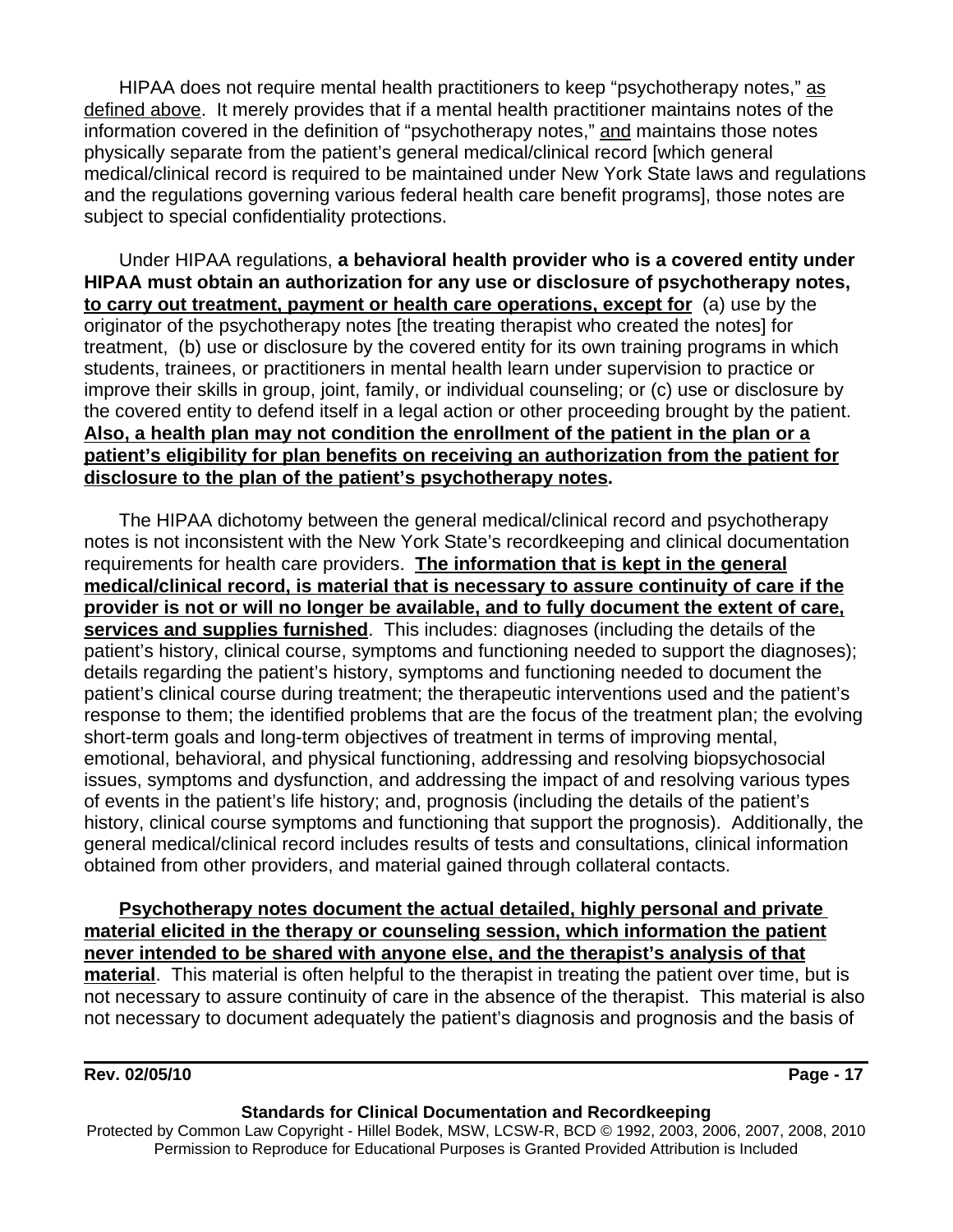those assessments, the evaluation and treatment of the patient, the services provided, the necessity of those services, and the treatment plan, all of which can be accomplished using the information contained in the general medical/clinical record. Process recordings are one of the most common forms of a "psychotherapy note" as that term is defined in HIPAA.

# **Organizing the Patient Record**

The patient record should be organized into various sections. This has been and remains the manner in which records are kept in hospitals, clinics and other health care agencies, as contrasted with the manner in which records have been kept in individual practices, particularly by behavioral health practitioners.

 The practice of maintaining patient records in spiral notebooks, looseleaf binders, or composition [bound] notebooks, either one for each patient, or combining patient records on various pages of the same notebook is inappropriate. **Each patient should have his or her own record maintained in a file folder (preferably one which has fasteners) exclusively for that patient.** The reason for using folders is that the clinical record should be arranged in sections and can be easily secured in a locked filing cabinet. Using spiral or bound notebooks makes it difficult to keep materials received in the patient's clinical record, and looseleaf binders tend to be bulky and consume extra space.

The following sections are suggested for a patient's general clinical record:

- 1) patient contact and basic information: a page with basic contact information, demographic data (birthplace, birthdate, marital status, emergency contact, etc.) health insurance information (updated from time to time as this information changes), the patient's primary physician and other treating practitioners and how they may be contacted, and a copy of the patient's health insurance card;
- 2) intake materials: including the initial intake history, evaluation and assessment and any referral materials received (if any);
- 3) progress/session notes, initial and interval treatment/service plans and closing/termination summary: as detailed above **(notes of group, family or conjoint therapy that are placed in a patient's record should be kept separate from, and written on a separate page than any notes relating to his or her individual therapy sessions. In this manner, if a patient's clinical record must be disclosed, this can be accomplished easily without disclosing information regarding other persons with whom he or she is receiving group, family or conjoint therapy)**;
- 4) referrals made and consultation reports and testing results obtained: copy of any consultation request (i.e., medical evaluation to rule out organic illness) or request for testing, reports of such consultations and of any psychodiagnostic or other tests;

**Rev. 02/05/10 Page - 18** 

#### **Standards for Clinical Documentation and Recordkeeping**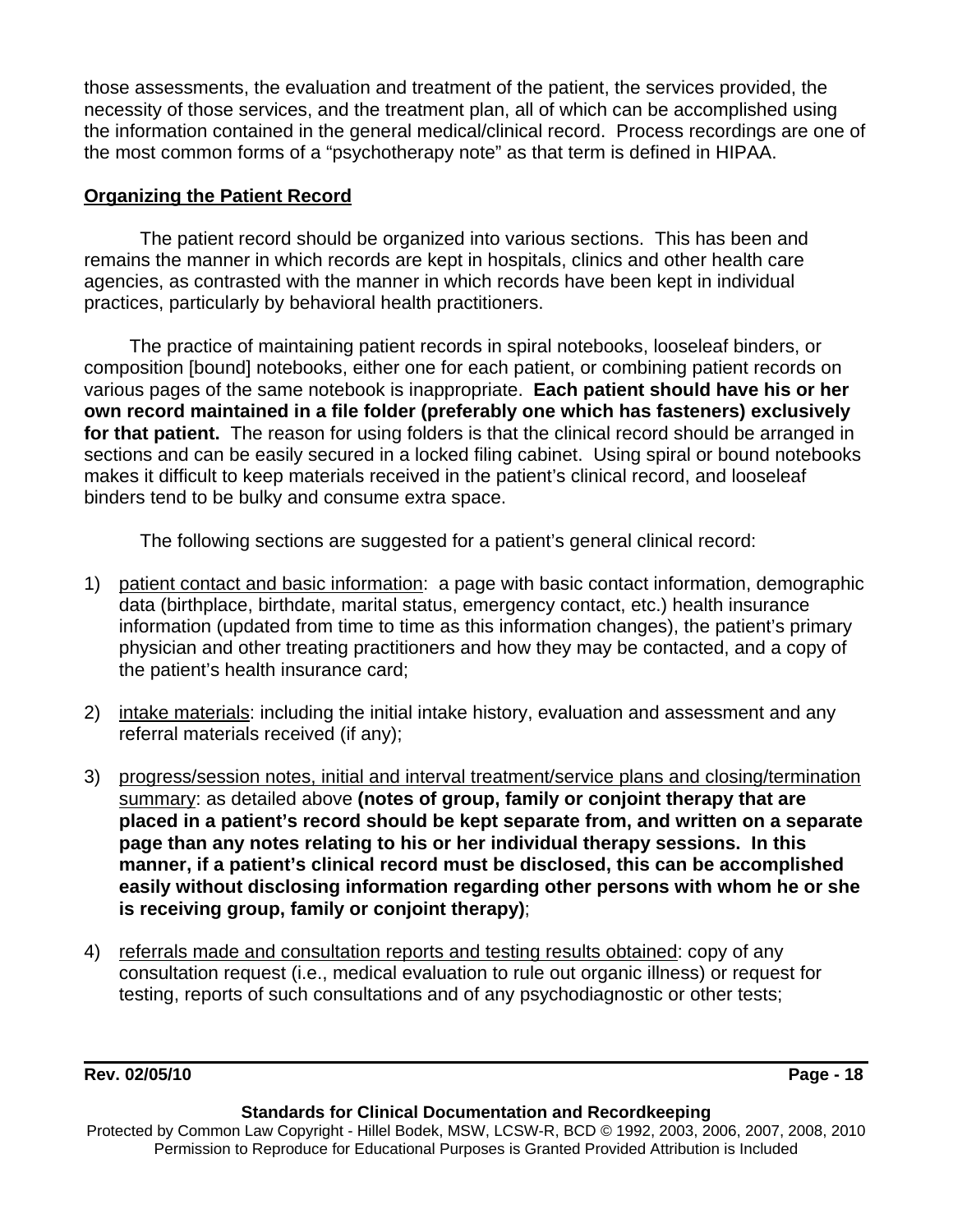- 5) communications with other practitioners: Correspondence and documentation of contacts with other practitioners regarding the patient (i.e., to obtain information about prior or concurrent treatment, to coordinate ongoing care, etc.), requests for records made to other practitioners and the material received in response; and any other communications of a clinical nature (other than treatment reports, pre-authorization or continuing authorization requests submitted to a health plan and responses thereto);
- 6) correspondence with the patient or non-clinical collateral contacts: Correspondence with the patient or non-clinical collateral contacts (i.e., parents of a child patient)
- 7) billing records: copy of all bills sent, all insurance claim forms submitted, and other correspondence regarding payment and health insurance financial matters (including initial and periodic treatment reports, requests for pre-authorization or further treatment authorization, and the correspondence and responses related to those requests made to third party-payors), and a ledger itemizing dates and types of services, charges made and payments received.
- 8) HIPAA privacy related documents and other consents/authorizations: informed consents for treatment, consents and authorizations to use and/or disclose clinical information/records, receipt for HIPAA notice of privacy practices and other similar documents, requests received for patient records/information/psychotherapy notes (and the consents/authorizations related to those requests) and the practitioner's response to those requests (i.e., cover letter transmitting the requested materials);

**IF A PRACTITIONER MAINTAINS PSYCHOTHERAPY NOTES AS DEFINED ABOVE, THESE NOTES SHOULD BE MAINTAINED PHYSICALLY SEPARATE FROM THE PATIENT'S GENERAL CLINICAL RECORD, IN A FOLDER OR BINDER LABELED WITH THE PATIENT'S NAME AND IDENTIFYING THE MATERIAL IN THIS FOLDER OR BINDER AS PSYCHOTHERAPY NOTES.**

**In addition to the clinical record, there should be a separate HIPAA Compliance** Folder for each patient in which: (1) a copy of the receipt for notice of privacy practices, (2) accounting for all disclosures of health care information other than to other practitioners or to health plans, (3) all complaints from the patient and responses and materials related to such complaint(s), (4) all requests by the patient for access to or amendment of clinical records and the responses to those requests, (5) all requests by the patient for accounting of disclosures and the responses to those requests, (6) any incident reports relating to erroneous disclosure of protected health information and the action(s) taken regarding the disclosure, and (7) any other HIPAA compliance related materials. This HIPAA Compliance Folder should be maintained separately from the patient's clinical record and separate from any "psychotherapy notes" as defined by HIPAA Privacy Rules.

**Rev. 02/05/10 Page - 19** 

### **Standards for Clinical Documentation and Recordkeeping**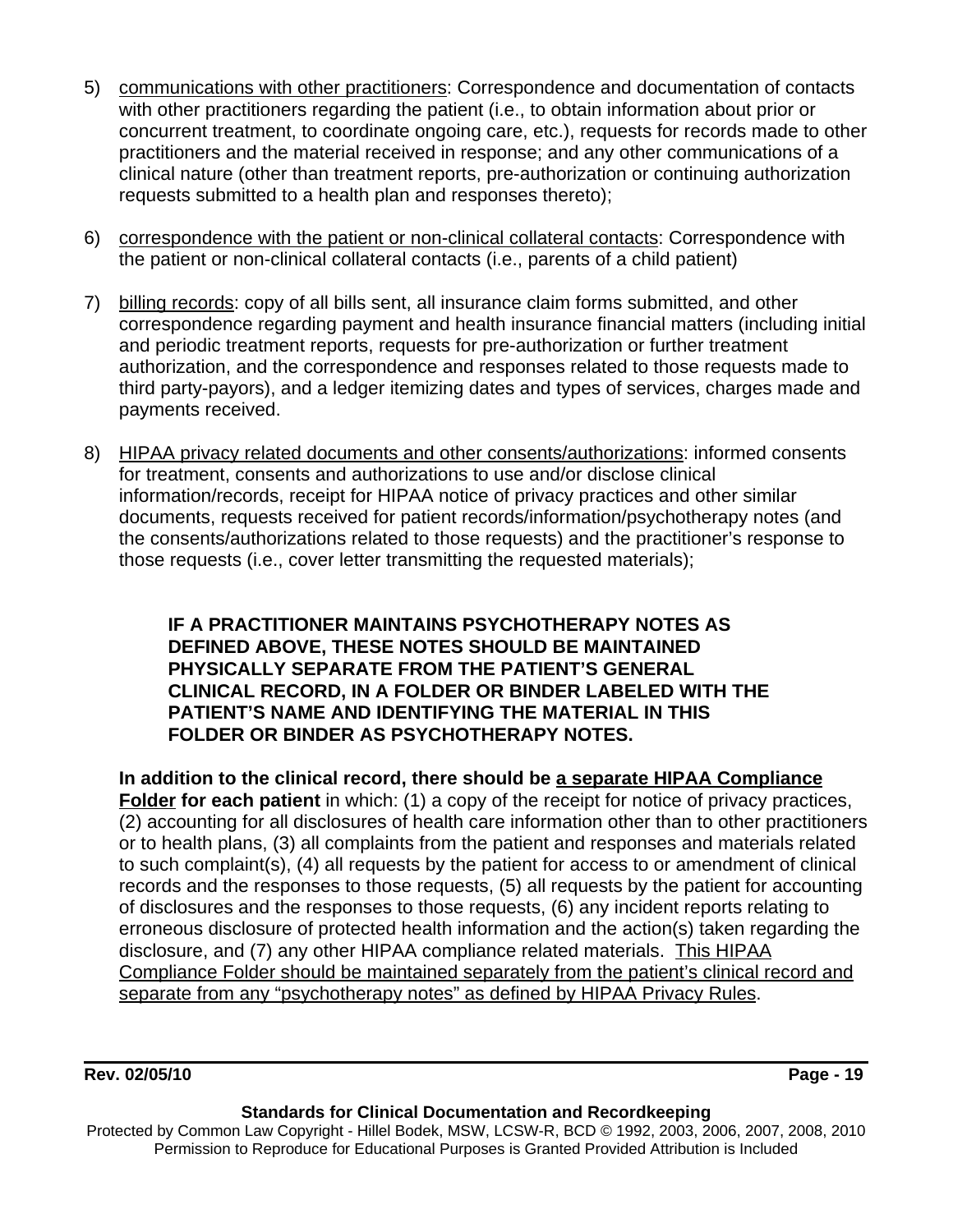### **CLINICAL DOCUMENTATION & RECORDKEEPING IN GROUP / FAMILY / CONJOINT THERAPY**

**Even when a patient is being seen in group, family or conjoint therapy, the patient must have his or her own patient record. The practice of writing one note for each group, family or conjoint session and then placing a copy of that note in the chart of each patient who participated in the session is not appropriate, even if each patient is referred to only by his or her initials in the one note.** Additionally, notes of group, family or conjoint therapy that are placed in a patient's record should be kept separate from, and written on a separate page than any notes relating to individual therapy sessions. In this manner, if a patient's clinical record must be disclosed, this can be accomplished easily without disclosing information about other persons with whom he or she is receiving group, family or conjoint therapy.

For documentation of a group, family or conjoint therapy session, a note which reflects the information that should be documented in a general progress note as indicated above should be written and should be supplemented by addition of comments about the patient's functioning in the group/family/couple session and his or her reactions and responses in the context of the group/family/couple process. **The progress/session note for each person in the group, conjoint or family therapy, should focus on that individual's mental status, behavior, participation and functioning in the session, and their reactions and responses to the themes and processes that arose during the session. It should avoid, to the extent possible, mentioning any identifiable material from or about other particular members of the group, couple or family, unless this is necessary for clarity. In writing an individual group therapy note for each group member, only the name of the individual group member whose note is being written should appear in that note.** 

In this regard, in the case of group therapy the number of patients attending the group session should be documented in the progress/session note, along with the initials of the other patients who attended. A separate attendance list of the patients in each group, by session (date of service) should be filed in a group therapy record folder so that there is a record of which patients attended which group and when.

In this regard, in the case of family and conjoint treatment, the very nature of the treatment involves specific identifiable persons. Thus, to protect the privacy of those persons as much as possible in case a patient's record must be revealed at some point, the persons, other than the patient in whose chart the progress/session note is being placed, should be referred to without using their names. **The note written for each patient in the family or couple should focus on the family/couple dynamics as they impact on that individual patient**. Before such a family/conjoint therapy record is disclosed, the practitioner should obtain a HIPAA compliant informed consent *from each person age 12 or over who is identified as a* **patient**, even if only by their position in the family/relationship, before disclosing the family/conjoint therapy record kept for the patient in question.

### **Rev. 02/05/10 Page - 20**

#### **Standards for Clinical Documentation and Recordkeeping**